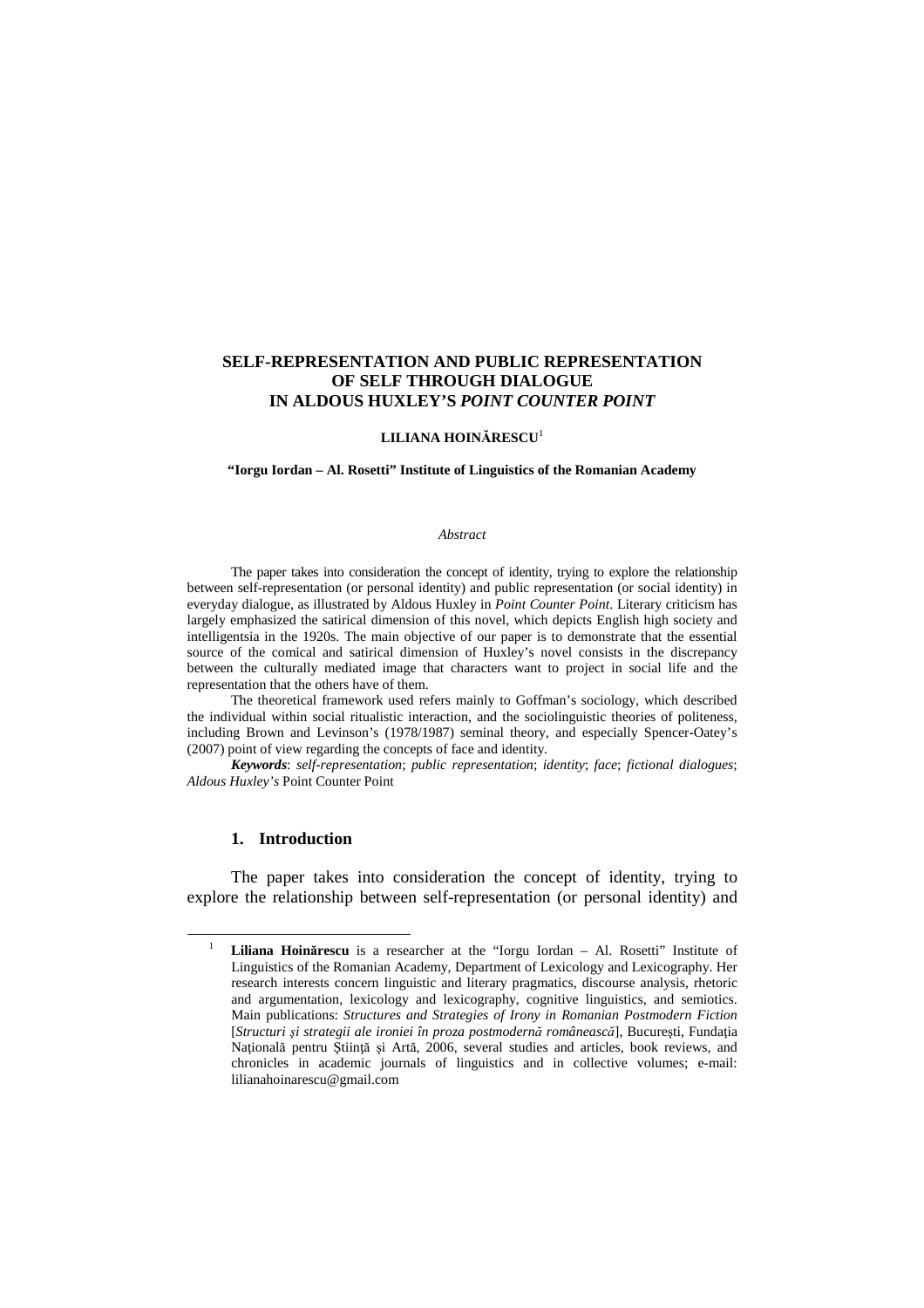public representation (or social identity) in everyday life through dialogue. For this purpose, we have chosen Aldous Huxley's novel *Point Counter Point*. The issue of identity in Huxley's novel is related to the modernist reflections of split consciousness between internal *versus* external ego (see Allen 1979). In all his literary work, but particularly in this novel, Huxley seems deeply preoccupied with the problem of how cultural discourse influences, transforms or perverts the real human nature, in its essential attributes. The reflection on the dichotomous nature of human being, as an individual being, who has personal needs and genuine aspirations, and a socio-cultural being, who must fit into a generally accepted culturally mediated representation, is peculiar to Huxley's vision and is what made his work distinctive and representative for the modernist thinking (see, among others, Bode 1990; Reichmann 2012).

Criticism has largely emphasized the satirical dimension of Huxley's novel, which depicts English high society and intelligentsia in the 1920s (see Baker 1982; Firchow 1972; Meckier 1969, 2006, 2010). The main objective of our paper is to demonstrate that the essential source of the comical and satirical dimension of the novel consists in the discrepancy between the culturally mediated image that characters want to project in social life and the representation that the others have of them. Huxley's narrative technique in *Point Counter Point*, based on multiple juxtaposed perspectives, polyphonic interferences of characters' stream-of-consciousness thoughts, verbal exchanges and metanarrative insertions, enables a dynamic and complex view of the English upper-class society. Consequently, Huxley's novel allows us to observe the cohesive or, on the contrary, the dissociating role of the dialogue in promoting one's personal and social image, as well as to grasp to what extent the sympathy or antipathy as emotional responses of individuals depend on the others' projections about them. It also enables us to explore to what extent the concrete projection and perception of face and identity interfere with the politeness constraints in the ongoing dialogues.

The theoretical framework of our paper is mainly represented by Goffman's sociology, which describes the individual within the social ritualistic interaction and which imposed the concept of face as an essential analytical tool. As Goffman (1956: 6) outlines:

"Society is organized on the principle that any individual who possesses certain social characteristics has a moral right to expect that others will value and treat him in a correspondingly appropriate way. Connected with this principle is a second, namely that an individual who implicitly or explicitly signifies that he has certain social characteristics ought to have this claim honoured by others and ought in fact to be what he claims he is. In consequence, when an individual projects a definition of the situation and thereby makes an implicit or explicit claim to be a person of a particular kind, he automatically exerts a moral demand upon the others, obliging them to value and treat him in the manner that persons of his kind have a right to expect".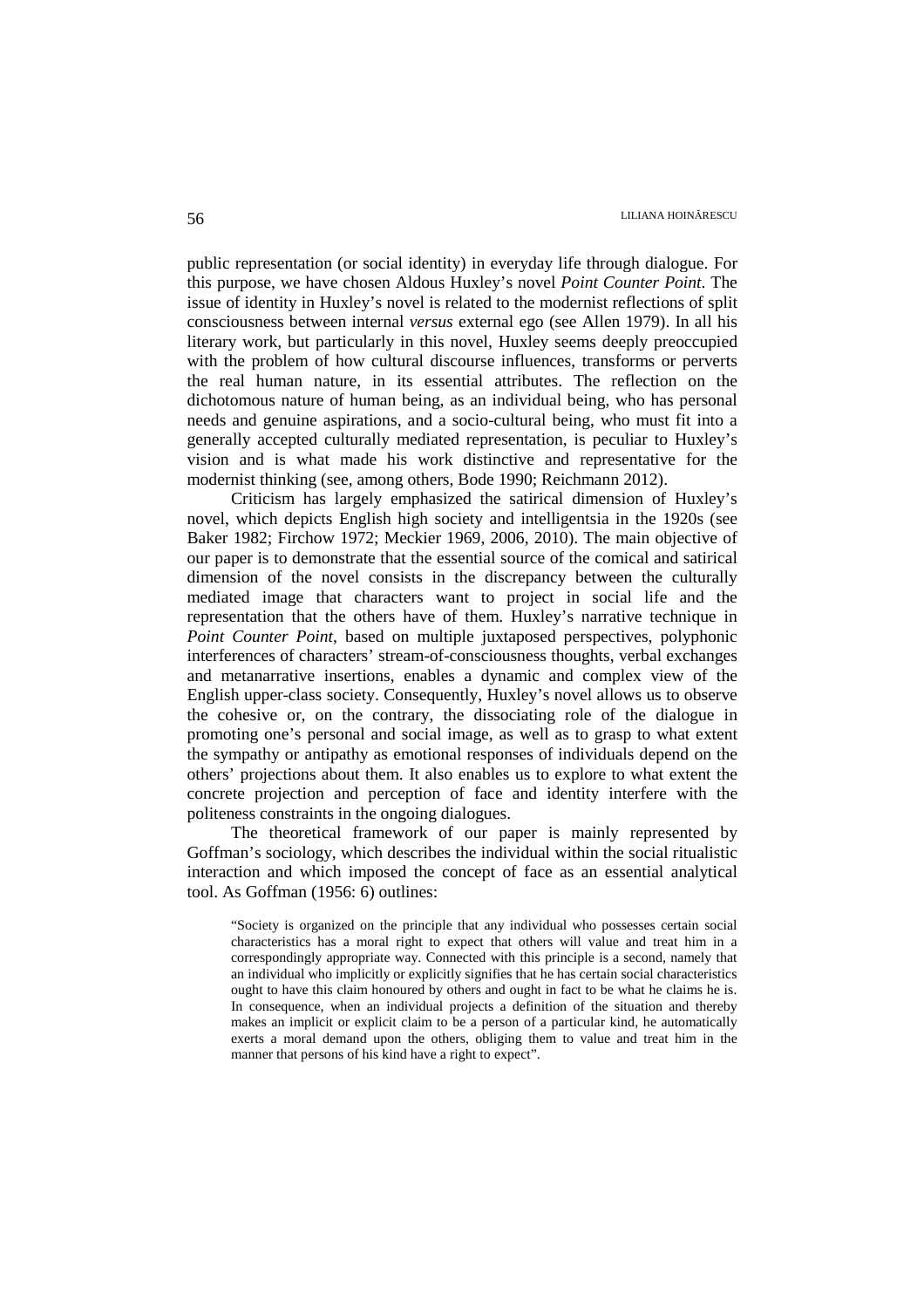It is exactly this fluid boundary between personal expectations and social perception that we want to scrutinise in Aldous Huxley's novel.

We shall also take into consideration the pragmatic theories of politeness, including Brown and Levinson's (1978/1987) seminal theory, and especially Spencer-Oatey's theoretical point of view regarding the concepts of face and identity in relation to politeness. Lending from psychological theories of identity a triadic perspective of self-representation, Spencer-Oatey (2007: 641) distinguishes between *personal*, *relational*, and *collective level* of identity. She claims that in cognitive terms, "face and identity are similar in that both relate to the notion of 'self'-image (including individual, relational and collective construals of self), and both comprise multiple self-aspects or attributes". However, contrary to Goffman's assumption, who associates the concept of face with "approved social attributes", Spencer-Oatey considers that faces "vary dynamically in interaction" and "interactionally, face threat/loss/gain will only be perceived when there is a mismatch between an attribute claimed (or denied, in the case of negatively-evaluated traits) and an attribute perceived as being ascribed by others" (Spencer-Oatey 2007: 644).

The discursive analysis developed in this paper thus involves the understanding of ritual practices from a relational perspective and outlines the role of emotions in the performance and the perception of im/politeness in dialogue (for this approach, see also Spencer-Oatey 2011).

Huxley considered that fictional literature is an extension of philosophical and scientific thinking. His fictionalised characters are created starting from real-life prototypes (see, among others, Cushman n.d.: 3). Consequently, his personal view and original synthesis can contribute to a better understanding of the complex relationships that govern social life. Ultimately, our purpose is to demonstrate how efficient the pragmatic and discourse analysis tools are in interpreting fictional literature and how fictional literature, beyond its claimed aesthetic purpose, remains an important device for reflecting the individual psychology, as well as people's social interactional rituals. Our approach is aligned to a certain extent with the contemporary interdisciplinary research that sustains and tries to demonstrate, on the one hand, the intrinsic function of narrative, whether factual or fictional, in the (historical) representation of reality<sup>2</sup> and, on the other hand, the cognitive value of fictional literature (see especially Adamson/Freadman/Parker (eds.) 1998; White 1999; Mikkonen 2013).

 $\overline{a}$ 

<sup>2</sup> In Hayden White's terms, his method of questioning metahistory and figural realism consists "in trying to show the literariness of historical writing and the realism of literary writing" (White 1999: *ix* (preface)).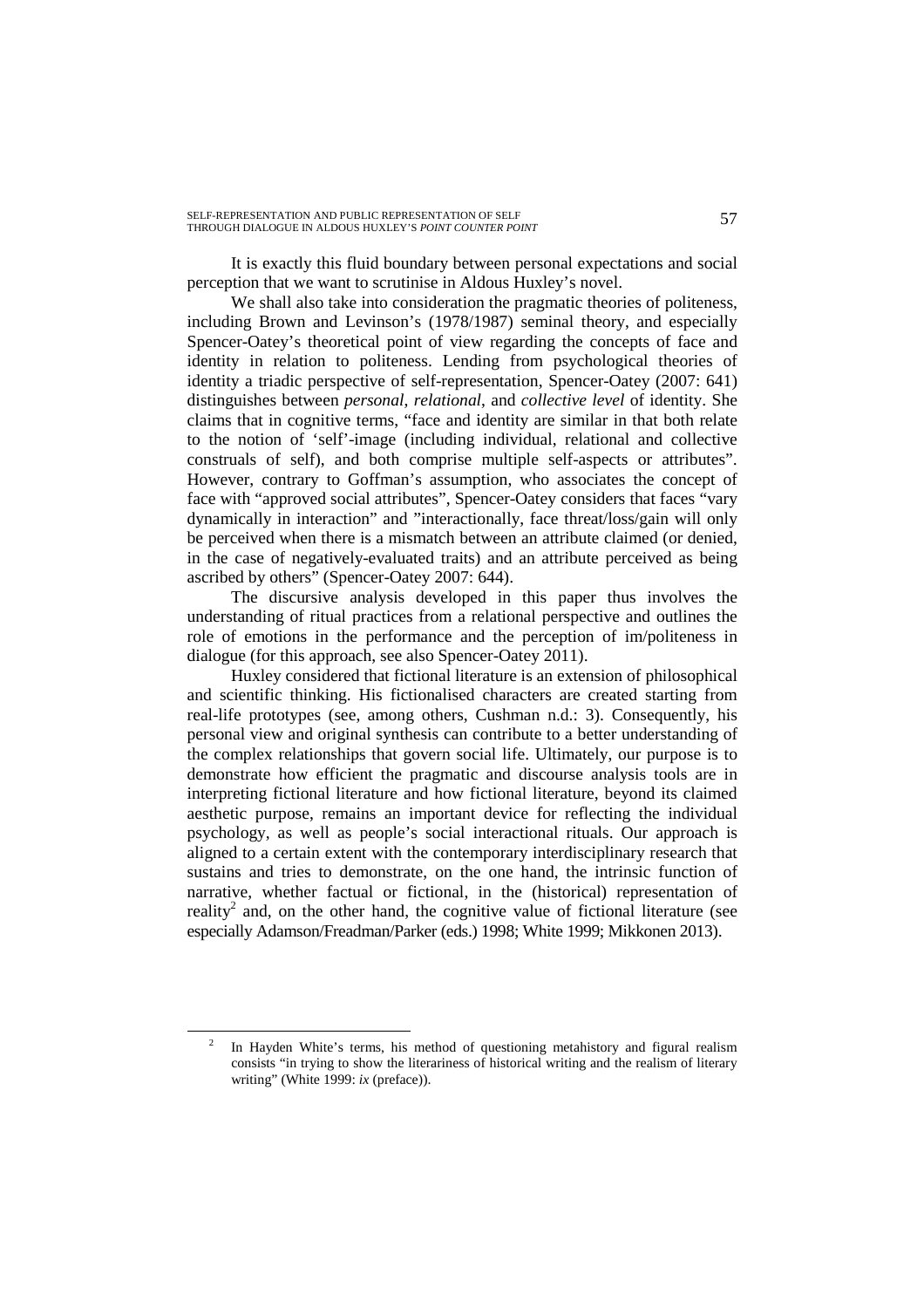# **2. The Narrative Technique Used in** *Point Counter Point*

*Point Counter Point* develops a counterpoint musical technique for structuring the narrative. The novel comprises several plots which intersect and complement each other. A theme, for example love, is described in various ways by different characters who experienced it. This technique of reduplicating situations and characters allows the writer to present various aspects of the same theme, to modulate it, and to reflect its particular nuances. *Point Counter Point* is also conceived as a novel of ideas, each character embodying not only a psychological and social type, but also an ideology or at least a philosophy of life (see also Cushman n.d.; Grosvenor n.d.; Hobby n.d.; Roston 1977; Watt 1977).

As mentioned before, Huxley creates characters starting from his personal experience. Criticism has detected many correspondences between his heroes and actual people of his time, writers, publicists and politicians, and has often regarded *Point Counter Point* as a *roman à clé* [*novel with a key*] (see Cushman n.d.: 3; Grosvenor n.d.: 11-12). He himself has a fictional *alter ego*, Philip Quarles, a writer preoccupied to find a proper formula for his projected novel, which could enable him to disseminate his ideas. Philip Quarles' considerations included in *Point Counter Point* as fragments of his journal open a way to read and analyse the actual novel itself:

"Novel of ideas. The character of each personage must be implied, as far as possible, in the ideas of which he is the mouthpiece. Insofar as theories are rationalizations of sentiments, instincts, dispositions of soul, this is feasible. The chief defect of the novel of ideas is that you must write about people who have ideas to express – which excludes all but about 01 per cent of the human race. Hence the real, the congenital novelists don't write such books. But then I never pretended to be a congenital novelist.

The great defect of the novel of ideas is that it's a made-up affair. Necessarily; for people who can reel off neatly formulated notions aren't quite real; they're slightly monstrous. Living with monsters becomes rather tiresome in the long run" (*Point Counter Point*, Chapter XXII, *From Philip Quarles's Notebook*, p. 351).

\*

This technique of *mise en abyme* (which means that the novel contains its own criticism and interpretation) was inaugurated by the French writer André Gide in his famous *Les Faux Monnayeurs* [*The Counterfeiters*]. The dual perspective, one internal, fictional, and another external, metafictional, made the reading perspective more relativistic and ultimately more dynamic and complex. This kind of duality of the literary artwork has been associated with irony, since the artistic fictional projection on the novel and the actual achievement of it do not fit together and are often contradictory. The same mobile perspective is also adopted by the narrator to present the characters. By means of the *stream of consciousness* technique, each personage is described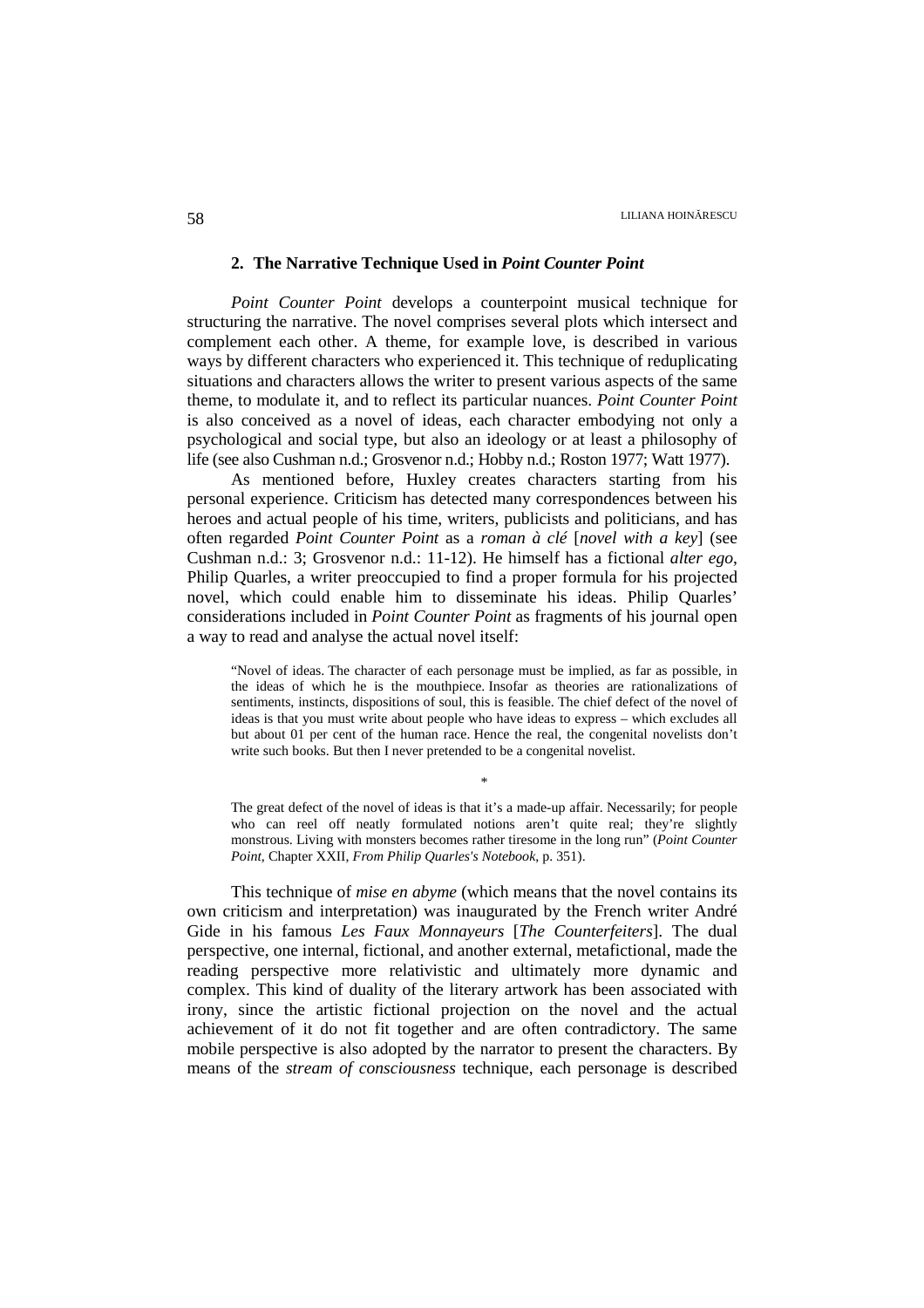through his/her internal vision, which is opposed to other personage's internal perspective. The dialogue between heroes depicts not only their verbalised replies, but also the interaction of self-consciousness, the thoughts and evaluations that heroes do not actually state and that are often in a comical opposition with their expressed words. The narrator's role is to organise and oppose these points of views, so that they become more relevant and suggestive for each character and for the whole thematic of the novel. It is a modernist technique that illustrates the theory of plurivocality and polyphony in the novelistic discourse, as described by Mihail Bakhtin. Baktin's dialogism, or intertextuality, to use the French structuralist term imposed by Julia Kristeva, expresses in fact a genuine and mandatory trait of the novel in general:

"In Dostoevsky's polyphonic novel we are dealing not with ordinary dialogic form, that is, with an unfolding of material within the framework of its own monologic understanding and against the firm background of a unified world of objects. No, here we are dealing with an ultimate dialogicality, that is, a dialogicality of the ultimate whole. The dramatic whole is, as we have pointed out, in this respect monologic; Dostoevsky's novel is dialogic. It is constructed not as the whole of a single consciousness, absorbing other consciousnesses as objects into itself, but as a whole formed by the interaction of several consciousnesses, none of which entirely becomes an object for the other; this interaction provides no support for the viewer who would objectify an entire event according to some ordinary monologic category (thematically, lyrically or cognitively) – and this consequently makes the viewer also a participant" (Bakhtin 1984: 18).

The multi-perspectivism and polyphony, very well managed and organised, generate in *Point Counter Point*, like in other literary masterpieces, the impression of realism, as proved by the sharp insights into the English high society of the 1920s, on the one hand, and the ironical/satirical effect, on the other hand (*satire* is understand herein as an irony that has a social target)<sup>3</sup>. Moreover, the plurality of equally authoritative ideological positions allows the (polyphonic) novel as genre to actually overpass the scientific works, which may ultimately sustain only a monologic position. It is the reason for which Huxley prefers the novel form to express his ideas.

The influence of Gide and Dostoievsky is manifested not only at the formal, narrative level, but also at the ideational level, the author reflecting on the same moral fundamental issues that the above-mentioned writers had previously approached (see especially Hobby n.d.: 3-4).

However, beyond the original synthesis of the narrative formula and the ideas developed in the novel, as mentioned before, what we are interested in is the way in which heroes interact on the public stage, by exhibiting and defending their face. The original formula of psychological and social realism in Huxley's novel consists particularly in showcasing the verbal and non-verbal

l

<sup>3</sup> For a functional and pragmatic distinction between irony and satire, see Hutcheon (1981). See also Hutcheon (1994) for a theoretical and applied approach of literary irony.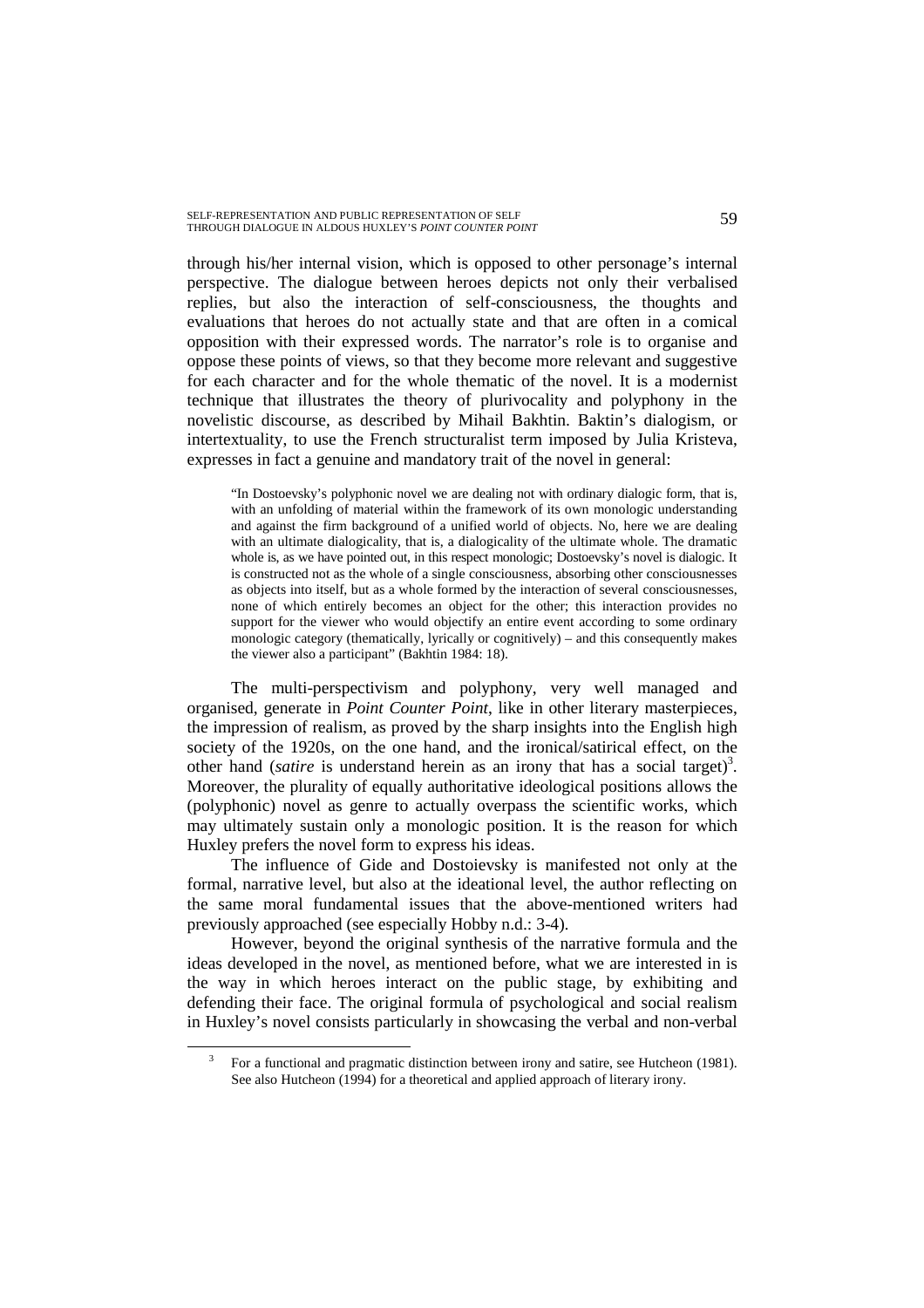(social) interaction between characters, through which the heroes oppose their intimate thoughts, opinions, and ideology.

## **3. The Case Study**

The examples under scrutiny are taken from the scenes describing the musical soirée held by Lady Tantamount. The party episode reaches down to chapters II-V and VII of the novel and allows the novelist to introduce the most important characters. The hostess, Lady Tantamount, is the wife of Lord Edward Tantamount, a very rich aristocrat, who is completely disinterested in money, a reputable scientist whose passion for biology competes with his passion for classical music. Lady Tantamount, who comes from Canada, likes to mock English high society of the  $1920<sup>th</sup>$  and to make jokes and play tricks on everybody except for her close friends, like the famous painter John Bidlake. As the narrator points out:

"Throughout the world in which she moved her exploits were proverbial. People laughed. But there were too many victims; she was feared, she was not liked. But her parties were always thronged; her cook, her wine merchant and caterer were of the first class. Much was forgiven her for her husband's wealth. Besides, the company of Tantamount House was always variously and often eccentrically distinguished. People accepted her invitations and took their revenge by speaking ill of her behind her back. They called her, among other things, a snob and a lion hunter. But a snob, they had to admit to her defenders, who laughed at the pomps and grandeurs for which she lived. A hunter who collected lions in order that she might bait them. Where a middle-class Englishwoman would have been serious and abject, Lady Edward was mockingly irreverent. She hailed from the New World; for her the traditional hierarchies were a joke – but a picturesque joke and one worth living for" (*Point Counter Point*, Chapter IV, pp. 45-46).

Lady Edward likes to test people's reactions in embarrassing situations. With an ingenuous seriousness, she acts like a scientist (a psycho-sociologist) who experiences the limits of social rules and conventions. Lady Tantamount's face-to-face interactional behavior is uncommon: she has an intentional unprotective orientation toward saving others' face, while manifesting a defensive orientation towards saving her own face (Goffman 1967: 14). She pretends to have acted innocently but as her game is very well known by the others, she is perceived as an offending person, who acts maliciously or spitefully.

During the party, she interacts with other characters, among whom Everard Webley, a politician with fascist views, and Illidge, a young biologist, the working class assistant of Lord Tantamount (see below, example 1a). Webley is the leader of the fascist party *The Brotherhood of British Freemen*. He takes himself very seriously and wants to be treated accordingly by the others. The image he projects of himself is that of a soldierly, disciplined and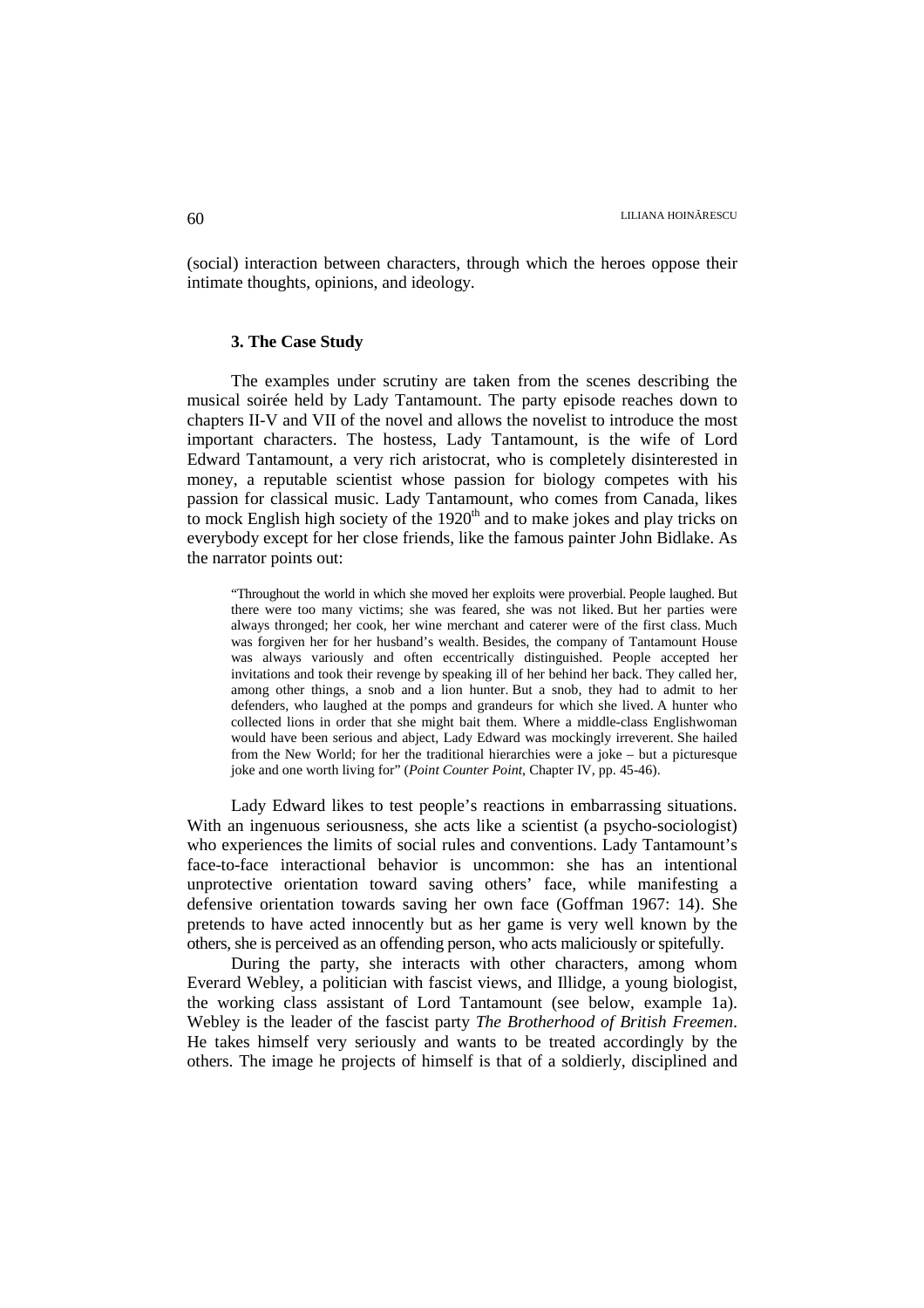rigorous man who inspires respect and even fear. Webley constructs this public image and often simulates an authoritative appearance that actually does not correspond to his real nature. In Goffman's terms, in interaction, Webley performs the role of a far right politician and emphasizes the traits that dramatically confirm his social status (Goffman 1956: 19). On the contrary, Illidge embodies rather the social antithesis of Webley. Since he is poor, Illidge has diffuse resentments of the aristocratic class and seeks to transfigure his feelings into reformatory social ideas. He is a left-wing political activist, namely a member of a communist club. He constructs for himself the image of an intellectual, a superior person who disdains the facility and superficiality of aristocrats. During the party, feeling ignored by the other guests, he adopts a Byronic pose, trying to look indifferent and slightly contemptuous of the rich and sophisticated world that he envies in the depths of his soul. However, his studied attitude is incompatible with his physical appearance and it results in a comical contrast. The author commissions another character, Walter Bidlake, to reflect on the mismatch between the image that Illidge projects of himself and the impression that he leaves to an objective observer:

"Looking over the heads of the people who surrounded him, he [Walter] saw Frank Illidge, alone, leaning against a pillar. His attitude, his smile were Byronic, at once worldweary and contemptuous; he glanced about him with a languid amusement, as though he were watching the drolleries of a group of monkeys. *Unfortunately, Walter reflected, as he made his way through the crowd towards him, poor Illidge hadn't the right physique for being Byronically superior. Satirical romantics should be long, slow-moving, graceful and handsome. Illidge was small, alert and jerky. And what a comic face!* Like a street Arab's, with its upturned nose and wide slit of a mouth; a very intelligent, sharp-witted street Arab's face, but not exactly one to be languidly contemptuous with. Besides, who can be superior with freckles? Illidge's complexion was sandy with them. Protectively coloured, the sandy-brown eyes, the sandy-orange eyebrows and lashes disappeared, at a little distance, into the skin, as a lion dissolves into the desert. From across a room his face seemed featureless and unregarding, like the face of a statue carved out of a block of sandstone. *Poor Illidge! The Byronic part made him look rather ridiculous*" (*Point Counter Point*, Chapter V, p. 61; italics emphasis added).

However, Walter Bidlake, the reflector character in this scene, is described as a nice, decent young man involved in two complicated love affairs, not at all malicious to undermine the other people's self-confidence. As mentioned before, this is the social vocation of Lady Edward Tantamount. Let's notice, in example (1a), the dialogue between Lady Tantamount, Webley and Illidge, which reveals the intersection between what a person believes to be and wants to be seen as and what other person considers he/she actually is.

(1a)"Turning away from the two discomfited young girls, Lady Edward was almost run down by a very tall and burly man, who was hurrying with dangerous speed across the crowded room.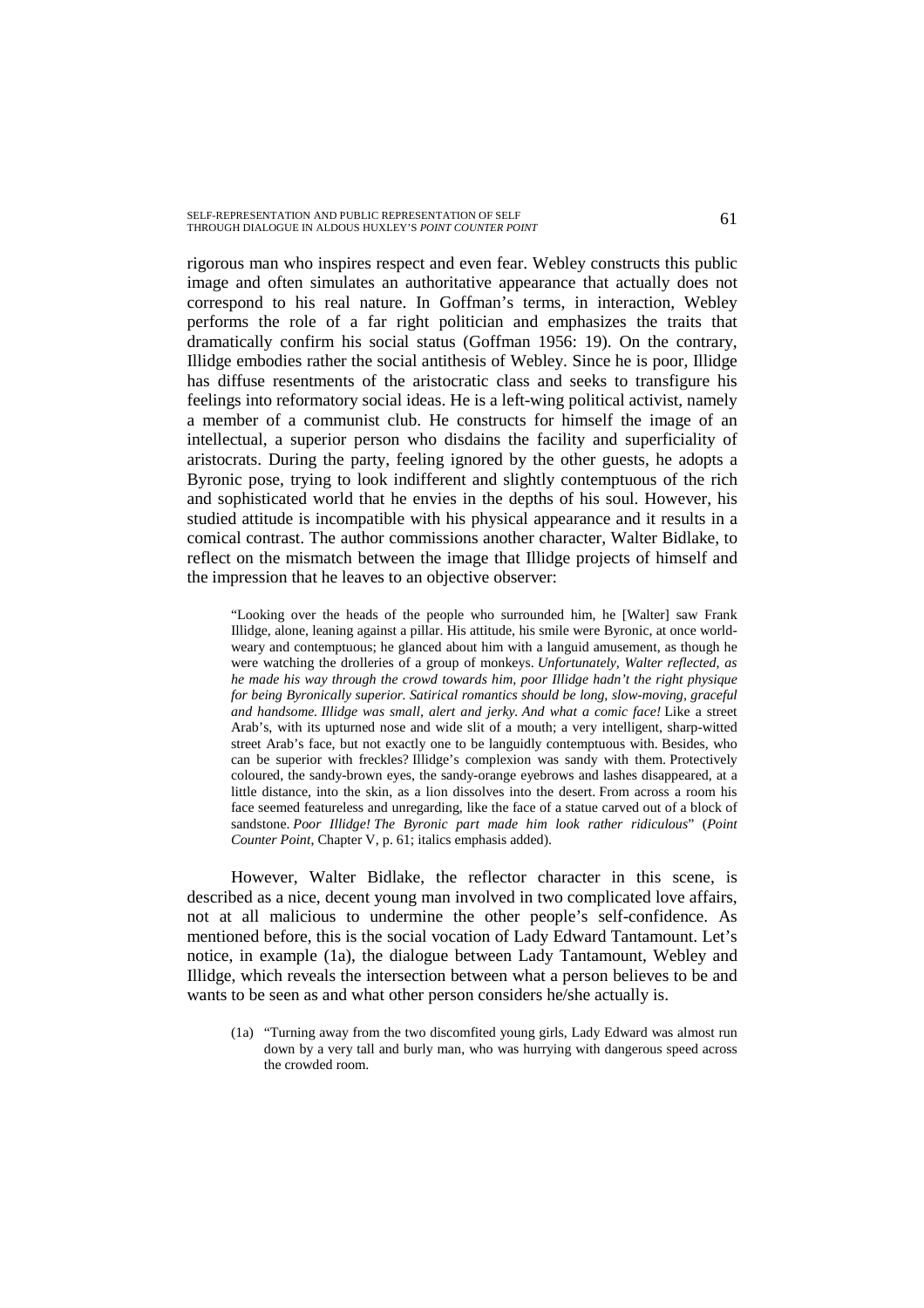'Sorry,' he said without looking down to see who it was he had almost knocked over. His eyes were following the movements of somebody at the other end of the room; he was only aware of a smallish obstacle, presumably human, since all the obstacles in the neighbourhood were human. He checked himself in mid career and took a step to the side, so as to get round the obstacle. But the obstacle was not of the kind one circumvents as easily as that.

Lady Edward reached out and caught him by the sleeve. 'Webley!' Pretending not to have felt the hand on his sleeve, not to have heard the calling of his name, Everard Webley still moved on; he had no wish and no leisure to talk to Lady Edward. But Lady Edward would not be shaken off; she suffered herself to be dragged along, still tugging, at his side.

'Webley!' she repeated. 'Stop! Woa!' And her imitation of a country carter was so loud and so realistically rustic that Webley was compelled to listen, for fear of attracting the laughing attention of his fellow guests.

He looked down at her. 'Oh, it's you,' he said gruffly. 'Sorry I hadn't noticed.' *The annoyance, expressed in his frown and his ill-mannered words, was partly genuine, partly assumed. Many people, he had found, are frightened of anger; he cultivated his natural ferocity. It kept people at a distance, saved him from being bothered.* 

'Goodness!' exclaimed Lady Edward with an expression of terror that was frankly a caricature.

'Did you want anything?' he demanded in the tone in which he might have addressed an importunate beggar in the street.

'You *do* look cross.'

'If that was all you wanted to say to me, I think I might as well ...'

Lady Edward, meanwhile, had been examining him critically out of her candidly impertinent eyes.

'You know,' she said, interrupting him in the middle of his sentence, as though unable to delay for a moment longer the announcement of her great and sudden discovery, 'you ought to play the part of Captain Hook in *Peter Pan*. Yes, really. You have the ideal face for a pirate king. Hasn't he, Mr. Babbage?' She caught at Illidge as he was passing, disconsolately alien, through the crowd of strangers.

'Good evening,' he said. The cordiality of Lady Edward's smile did not entirely make up for the insult of his unremembered name.

'Webley, this is Mr. Babbage, who helps my husband with his work.' Webley nodded a distant acknowledgment of Illidge's existence. 'But don't you think he's like a pirate king, Mr. Babbage?' Lady Edward went on. 'Look at him now.'

Illidge uncomfortably laughed. 'Not that I've seen many pirate kings,' he said.

'But of course,' Lady Edward cried out, 'I'd forgotten; he *is* a pirate king. In real life. Aren't you, Webley?'

Everard Webley laughed. 'Oh, certainly, certainly.'

'Because, you see,' Lady Edward explained, turning confidentially to Illidge, 'this is Mr. *Everard* Webley. The head of the British Freemen. You know those men in the green uniform? Like the male chorus at a musical comedy.'

Illidge smiled maliciously and nodded. So this, he was thinking, was Everard Webley. The founder and the head of the Brotherhood of British Freemen – the B.B.F's, the 'B----y, b--ing, f--s,' as their enemies called them. Inevitably; for as the extremely well-informed correspondent of the *Figaro* once remarked in an article devoted to the Freemen, '*les initiales B.B.F. ont, pour le public anglais, une signification plutôt péjorative*.'

Webley had not thought of that, when he gave his Freemen their name. It pleased Illidge to reflect that he must be made to think of it very often now.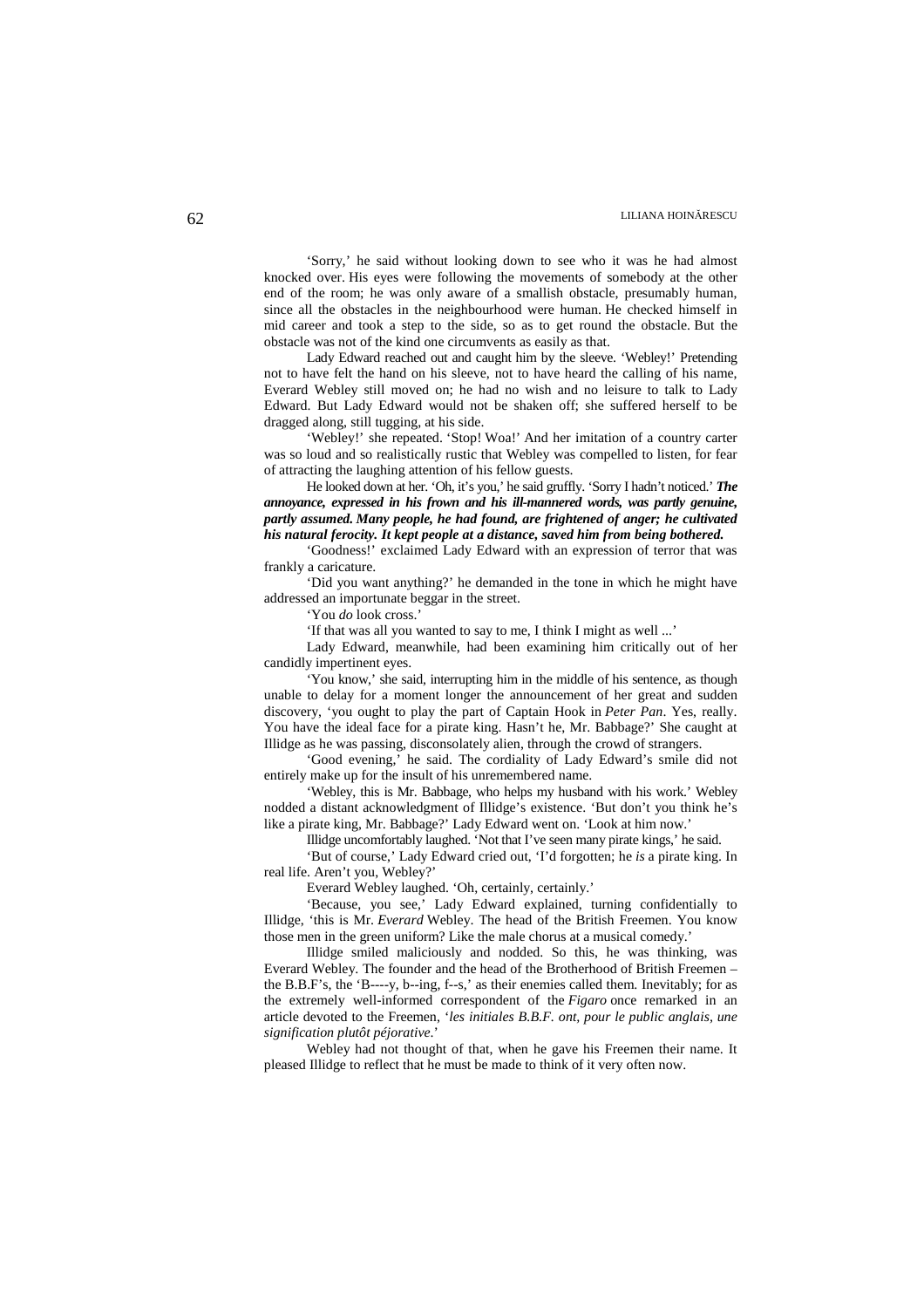'If you've finished being funny,' said Everard, 'I'll take my leave.'

'*Tinpot Mussolini,' Illidge was thinking. 'Looks his part, too. [He had a special personal hatred of anyone who was tall and handsome, or who looked in any way distinguished. He himself was small and had the appearance of a very intelligent street Arab, grown up.] Great lout!*'

'But you're not offended by anything I said, are you?' Lady Edward asked with a great show of anxiety and contrition.

Illidge remembered a cartoon in the *Daily Herald.* 'The British Freemen,' Webley had had the insolence to say, 'exist to keep the world safe for intelligence.' The cartoon showed Webley and half a dozen of his uniformed bandits kicking and bludgeoning a workman to death. Behind them a top-hatted company-director looked on approvingly. Across his monstrous belly sprawled the word: INTELLIGENCE.

'Not offended, Webley?' Lady Edward repeated.

*'Not in the least. I'm only rather busy. You see,' he explained in his silkiest voice, 'I have things to do. I work, if you know what that means.'* 

*Illidge wished that the hit had been scored by someone else. The dirty ruffian! He himself was a communist*" (*Point Counter Point*, Chapter IV, pp. 46-48; italics in the original, bold italics emphasis added).

Even during the soirée, Webley does not cease to promote his public image of a very serious, busy man, by acting accordingly. On the other hand, Lady Edward contests the public status that he ascribed himself by all means. The major symptom of this contestation is to ridicule Webley. It is a common intuition, theorized by philosophers and aestheticians like Emmanuel Kant, according to which the opposite of greatness is ridiculousness. Webley wants to avoid Lady Edward, by invoking his serious occupations and his disdain for a mere courteous conversation. His rough manners, partly genuine, partly assumed, as the narrator says, are means of expressing his social attributes, which enable him to perform his role. Webley proposes a definition of his public image, so that his apparent impoliteness, even hostility, is (perceived as) a reaction to what he considers to be a form of disrespect for his assumed identity. Lady Edward's attitude is also programmatic: she constantly makes people wonder if their self-image corresponds to their social image or, at least, to the image that she ascribed to them. There are many different strategies used by Lady Tantamount to undermine the image that is socially projected by Webley. Firstly, she stops him by means of a country carter's rustic interjection: "Stop, Whoa!", which associates him with a stubborn beast in a very unflattering way. Webley stops only for fear of attracting the laughing attention of the guests. Secondly, Lady Edward simulates an expression of terror and also notices his actual frowning expression, thus emphasising something obvious in order to draw attention to the fact that it is just a histrionic pose: "'Goodness!' exclaimed Lady Edward with an expression of terror that was frankly a caricature. 'You do look cross'". Besides, she critically examines him and interrupts him in the middle of the sentence where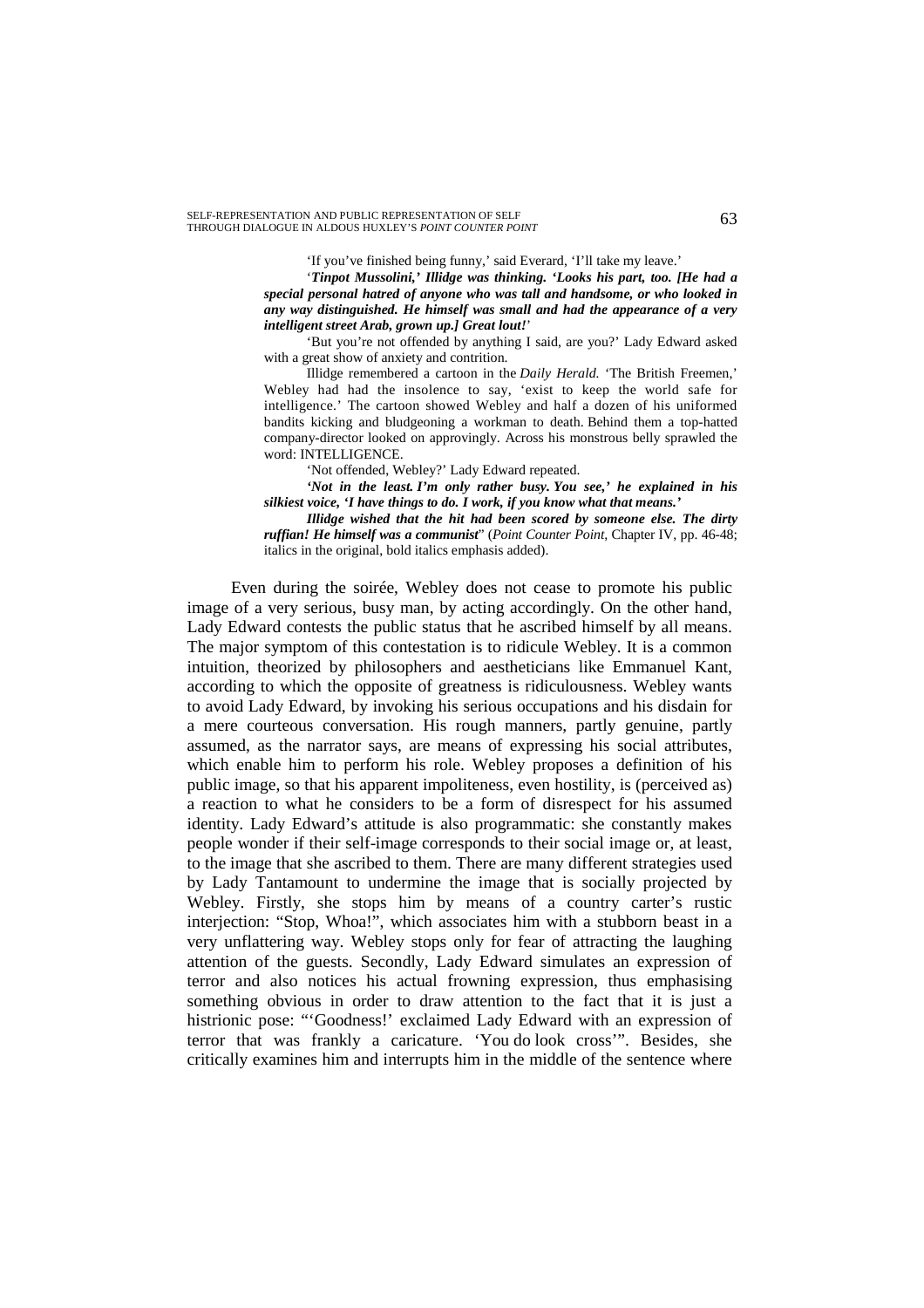he pretended being extremely busy, in order to announce him that he ought to play the role of Captain Hook in *Peter Pan*. The ridiculous comparison is candidly made as a great revelation, and pinpoints the intention of bantering him.

As Illidge "was passing, disconsolately alien, through the crowd of strangers", Hilda rhetorically requests his agreement to support her comparison. At this point, the narrator intersects Illidge's internal perspective on Webley with Lady Edward's external perception and Webley's internal and verbalized self-perception. Even without being informed about Webley's political views, Illidge couldn't possibly sympathize with him, as a result of his personal hatred of anyone who is tall and handsome. As he is short, Illidge thinks he has a social handicap that intelligence can barely compensate for. He feels he is condemned to be an anarchist. In fact, his social path and ideological views are predetermined by his own prejudices and feelings of inferiority. By designating Webley as "tinpot Mussolini", Illidge not only maliciously agrees with Lady Edward, but also starts to sincerely admire her. Eventually, Webley asks permission to leave, not before assuring Lady Edward that he had understood her jokes and bantering her in turn. "'You see,' he explained in his silkiest voice, 'I have things to do. I work, if you know what that means'". Webley implicitly conveys the image that he ascribed to Lady Edward: a lazy rich aristocrat woman, who has no respect for others' work and time. The verbal exchange reflects a reciprocal disdain, which is dissimulated by social verbal conventions. Ending the conversation with a joke, Webley comes out of the scene in a rather honourable way. His public (positive) face is not actually affected, in spite of Hilda's repeated FTAs, because he neutralises them by performing the same FTAs. Illidge, who considers himself a communist, ought to admit that the irony was to his taste, which describes Lady Edward very accurately, but this tacit agreement does not diminish his natural aversion towards Webley. "Illidge wished that the hit had been scored by someone else. The dirty ruffian! He himself was a communist".

 As one can see, identity is a mobile and dynamic dialogic construct, which is shaped in interaction. It is highly connected to the personal and social background and is also influenced by emotional factors. The balance between sympathy and antipathy is not triggered by the agreement or disagreement, but by personal preconception and self-confidence. Webley is not affected by Lady Tantamount's ironies, because of his high self-confidence. Instead, Illidge is more sensitive to irony (see below, the section 1b).

(1b) "Webley left them. Lady Edward watched him ploughing his way through the crowd. 'Like a steam engine,' she said. 'What energy! But so touchy. These politicians – worse than actresses. Such vanity! And dear Webley hasn't got much sense of humour. He wants to be treated as though he were his own colossal statue, erected by an admiring and grateful nation.' (The r's roared like lions.) Posthumously, if you see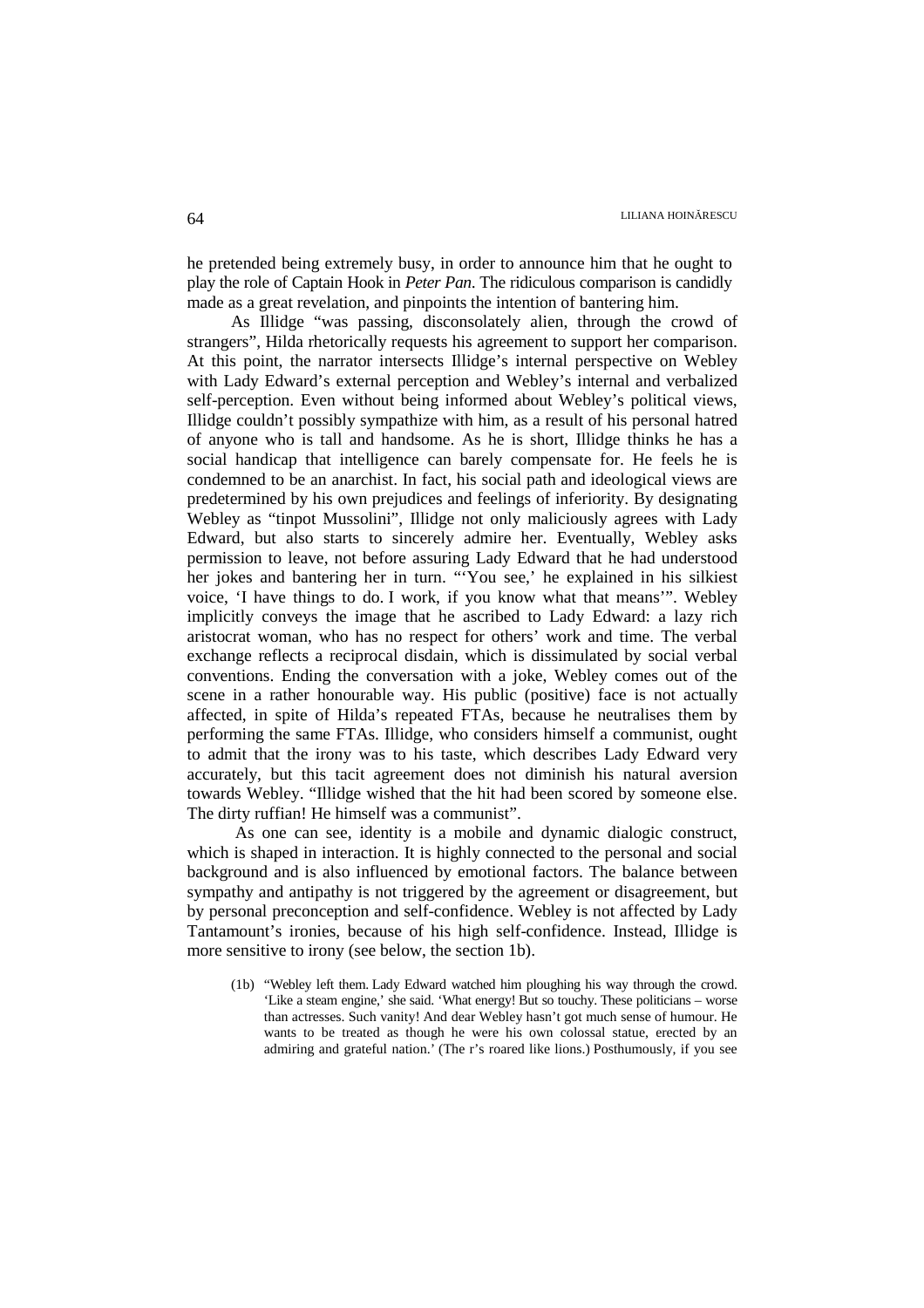what I mean. As a great historical character. I can never remember, when I see him, that he's really Alexander the Great. I always make the mistake of thinking it's just Webley.'

*Illidge laughed. He found himself positively liking Lady Edward. She had the right feelings about things. She seemed even to be on the right side, politically.* 

'Not but what his Freemen aren't a very good thing,' Lady Edward went on. *Illidge's sympathy began to wane as suddenly as it had shot up. 'Don't you think so, Mr. Babbage?'*

He made a little grimace. 'Well ...' he began.

'By the way,' said Lady Edward, cutting short what would have been an admirably sarcastic comment on Webley's Freemen, 'you must really be careful coming down those stairs. They're *terribly* slippery.'

Illidge blushed. 'Not at all,' he muttered and blushed still more deeply  $-$  a beetroot to the roots of his carrot-coloured hair – as he realized the imbecility of what he had said. His sympathy declined still further.

'Well, rather slippery all the same,' Lady Edward politely insisted, with an emphatic rolling in the throat. 'What were you working at with Edward this evening?' she went on. 'It always interests me *so* much.'

Illidge smiled. 'Well, if you really want to know,' he said, 'we were working at the regeneration of lost parts in newts.' Among the newts he felt more at ease; a little of his liking for Lady Edward returned.

'Newts? Those things that swim?' Illidge nodded. 'But how do they lose their parts?'

'Well, in the laboratory,' he explained, 'they lose them because we cut them off.' 'And they grow again?'

'They grow again.'

*'Dear me,' said Lady Edward. 'I never knew that. How fascinating these things are. Do tell me some more.'* 

She wasn't so bad after all. He began to explain. Warming to his subject, he warmed also to Lady Edward. He had just reached the crucial, the important and significant point in the proceedings – the conversion of the transplanted tail-bud into a leg – when Lady Edward, whose eyes had been wandering, laid her hand on his arm.

'Come with me,' she said, 'and I'll introduce you to General Knoyle. Such an amusing old man – if only unintentionally sometimes.'

Illidge's exposition froze suddenly in his throat. *He realized that she had not taken the slightest interest in what he had been saying, had not even troubled to pay the least attention. Detesting her, he followed in resentful silence*" (*Point Counter Point*, Chapter IV, pp. 48-50; italics in the original, bold italics emphasis added).

During the exchange with Webley and following Lady Tantamount's appraisal of Webley as an ambitious politician who lacks the sense of humour, Illidge found himself positively liking Lady Edward. But when she admitted that the English Freemen Party is not actually such a bad thing, his sympathy suddenly decreased. Moreover, Lady Tantamount interrupts him (in an impolite manner) and also recommends him to be more careful when going down the stairs. The apparently affable advice, attesting to the hostess' kind care, is perceived by Illidge as almost an insult since it alludes to a previous troublesome episode. Following Lord Edward down the stairs and being too busy to adopt a superior expression of contemptuous amusement, Illidge had lost his balance and was on the verge of falling, under the curious and amused eyes of the guests, who were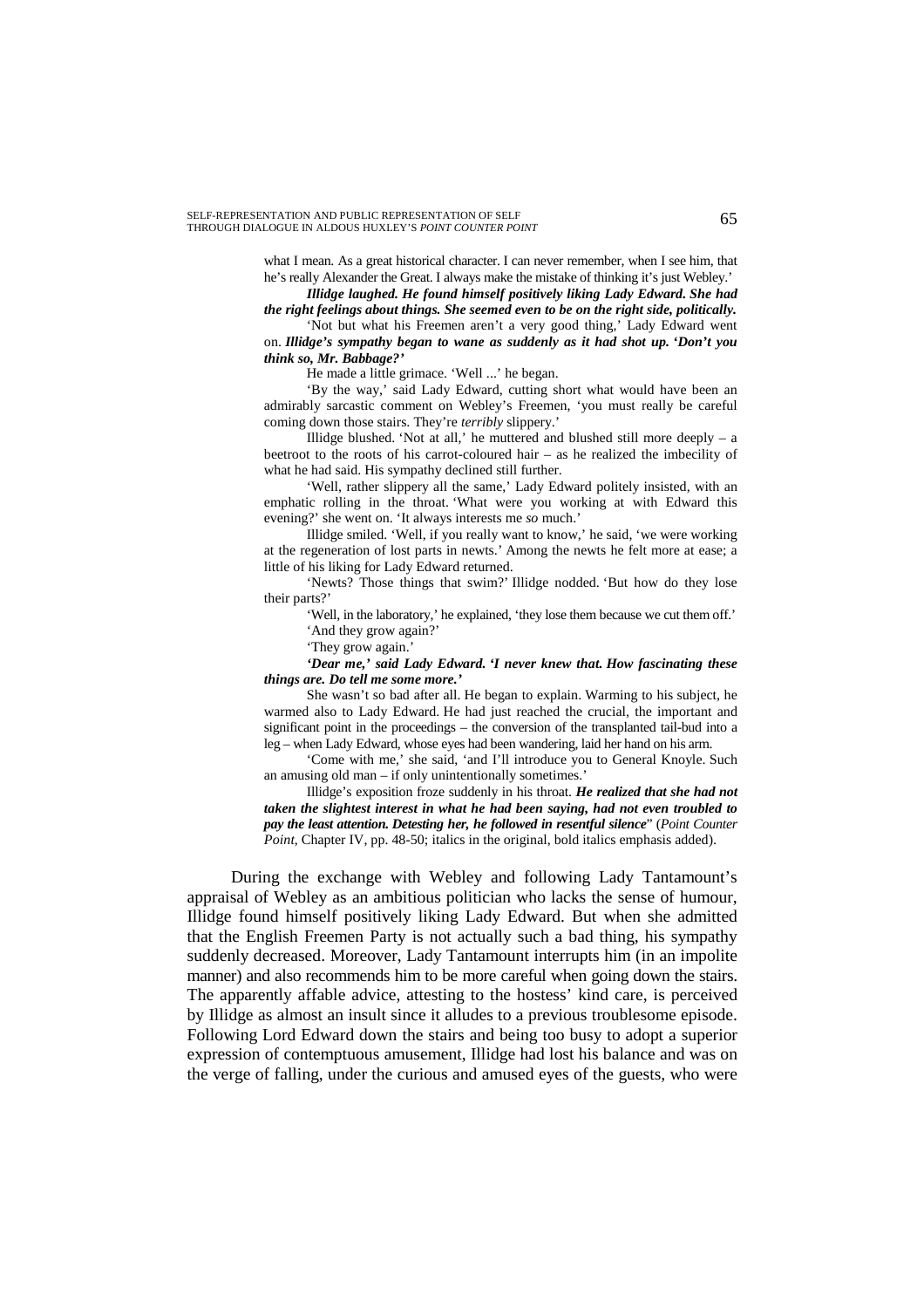listening to the concert. He would have liked to remove the embarrassing episode, not only from his memory but also from the collective memory. The fact that Lady Edward remembers it is an attack at his positive face.

The example illustrates how a discursive strategy can contextually divert from its primary function, in such a way that a politeness strategy is being perceived as an impoliteness strategy. Lady Edward, whose cordiality did not entirely make up for the insult of not remembering Illidge's name (she calls him "Babbage"), seems to balance the interpersonal rapports again by showing interest in Illidge's work. "'Dear me,' said Lady Edward. 'I never knew that. How fascinating these things are. Do tell me some more'". Invited to depict himself in a more favorable way, since in his opinion intellectual qualities compensate for his social and physical complex, Illidge feels an increased sympathy for Lady Edward again. Yet, when invited to meet General Knoyle, he realizes that she did not pay the slightest attention to his presentation and he feels that he detests her.

Huxley manages to remarkably capture the emotional fluctuations that verbal exchanges engender, as well as the relative and contextual value of politeness strategies. Far from being predetermined in dialogue, sympathy and antipathy are rather variables, which are sensitive to any new aspects that update or modify the communicative context.

The cognitive underpinning of face has been also emphasized (see Spencer-Oatey 2007: 649-651). Face is associated with value judgments and especially with their social expression (Spencer-Oatey 2007: 649). From a cognitive point of view, values, appraisals, and expectations that influence both self-image and social image are deeply dependent on the interlocutors' common knowledge. The continuous dialogical re-definition of self is related to the way the speaker actualizes, interprets and assesses common presuppositions. Let's consider, in the example (1c), the subsequent dialogue between Lady Edward, General Knoyle and Illidge.

(1c)"General Knoyle was talking with another military-looking gentleman. His voice was martial and asthmatic. "<sup>"</sup>My dear fellow,' I said to him [they heard him as they approached], 'my dear fellow, don't enter the horse now. It would be a crime,' I said. ʻIt would be sheer madness. Scratch him,' I said, 'scratch him.' And he scratched him." Lady Edward made her presence known. The two military gentlemen were overwhelmingly polite; they had enjoyed their evening *immensely.*

*'I chose the Bach especially for you, General Knoyle,' said Lady Edward with something of the charming confusion of a young girl confessing an amorous foible.* 

'Well – er – really, that was very kind of you.' *General Knoyle's confusion was genuine; he did not know what to do with the musical present she had made him.* 

*'I hesitated,' Lady Edward went on in the same significantly intimate tone, 'between Handel's Water Music and the B minor Suite with Pongileoni. Then I remembered you and decided on the Bach.' Her eyes took in the signs of embarrassment on the General's ruddy face.* 

*'That was very kind of you,' he protested. 'Not that I can pretend to understand much about music. But I know what I like, I know what I like.' The*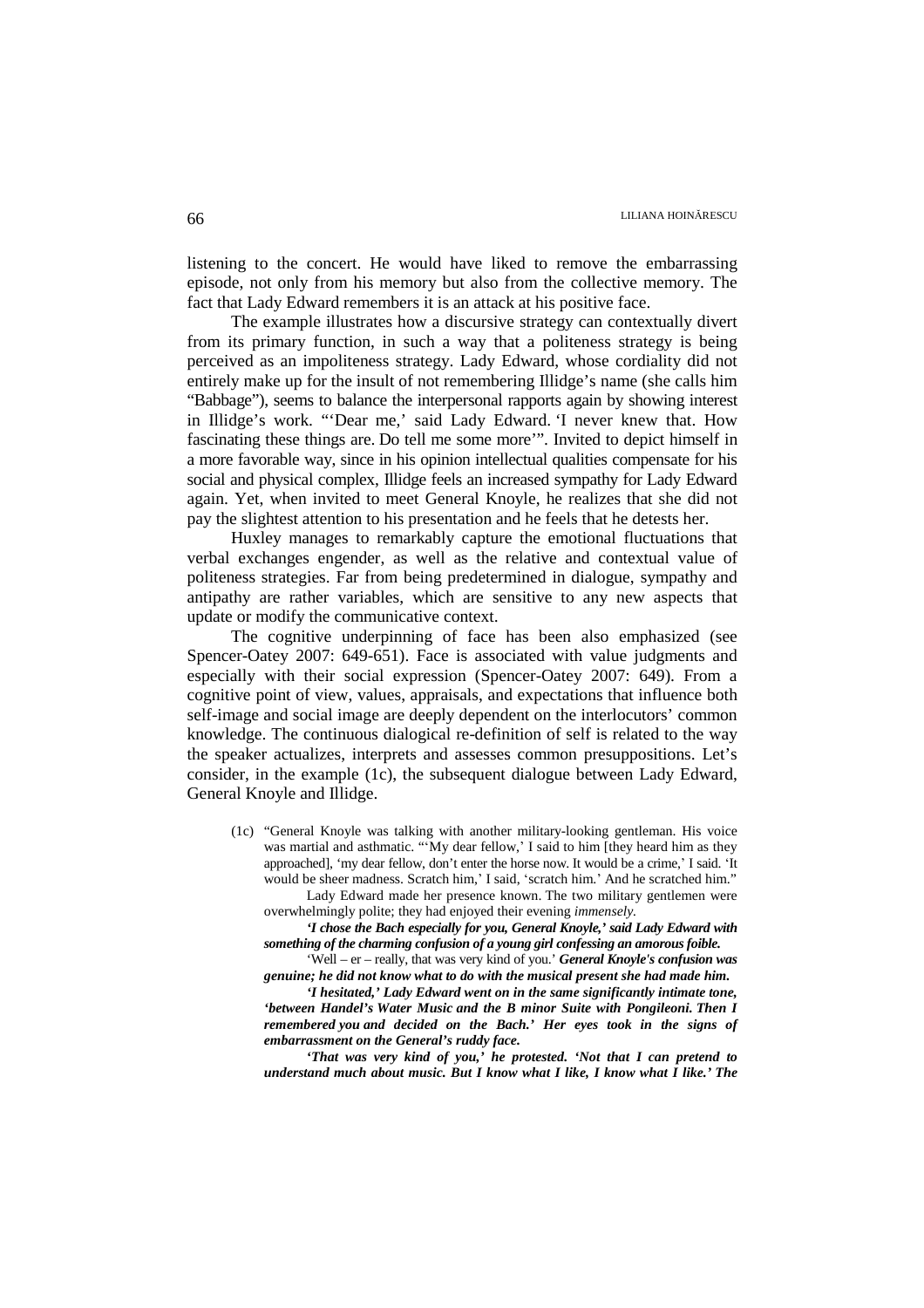*phrase seemed to give him confidence. He cleared his throat and started again. 'What I always say is ...'*

'And now,' Lady Edward concluded triumphantly, 'I want to introduce Mr. Babbage, who helps Edward with his work and who is a real expert on newts. Mr. Babbage, this is General Knoyle and this is Colonel Pilchard.' She gave a last smile and was gone.

'Well, I'm damned!' exclaimed the General, and the Colonel said she was a holy terror.

'One of the holiest,' Illidge feelingly agreed.

The two military gentlemen looked at him for a moment and decided that from one so obviously beyond the pale the comment was impertinence. Good Catholics may have their little jokes about the saints and the habits of the clergy; but they are outraged by the same little jokes on the lips of infidels. The General made no verbal comment and the Colonel contented himself with looking his disapproval. *But the way in which they turned to one another and continued their uninterrupted discussion of race horses, as though they were alone, was so intentionally offensive, that Illidge wanted to kick them*" (*Point Counter Point*, Chapter IV, pp. 50-51; italics in the original, bold italics emphasis added).

When Lady Tantamount declares that she had chosen Bach especially for him, General Knoyle is confused, like a person who has no musical culture. However, Lady Tantamount values his social image when she ascribes musical education to him. He protests against Lady Tantamount's generous appreciation, but his protest is ritualistic, linked to the modesty maxim of politeness and thus the positive value judgment is actually strengthened, not rejected. In fact, Lady Tantamount banters not general Knoyle's lack of musical taste, but his self-worth and presumptuousness that make him accept the compliment conveyed by the false presuppositions. "'That was very kind of you,' he protested. 'Not that I can pretend to understand much about music. But I know what I like, I know what I like.' The phrase seemed to give him confidence. He cleared his throat and started again. 'What I always say is ...'"*.*

By crossing these internal and external perspectives, the reader construes the image of the characters in the novel. Even the fact that characters convey, or refrain from conveying their impressions of each other, most often in an implicit manner, is a means of self-characterization.

Illidge is very critical of others, but his critique is ideologically sublimated, reflected in his radical, socialist ideas. In face-to-face interaction with the members of the aristocracy, he keeps a reserved, falsely contemptuous attitude, in order to mask his injured feelings. Despite his efforts toward levelling interaction, the dialogue reflects his socially asymmetrical position. Nevertheless, he doesn't avoid the upper class society, despite the risk of threatening his face and undermining his personal identity. That because, in fact, in his eyes, this environment values his social identity. By his venturesome choice, he creates social disorder and disturbs the social interaction<sup>4</sup>. On the l

<sup>4</sup> See Goffman (1967: 43): "Social life is an uncluttered, orderly thing because the person voluntarily stays away from the places and topics and times where he is not wanted and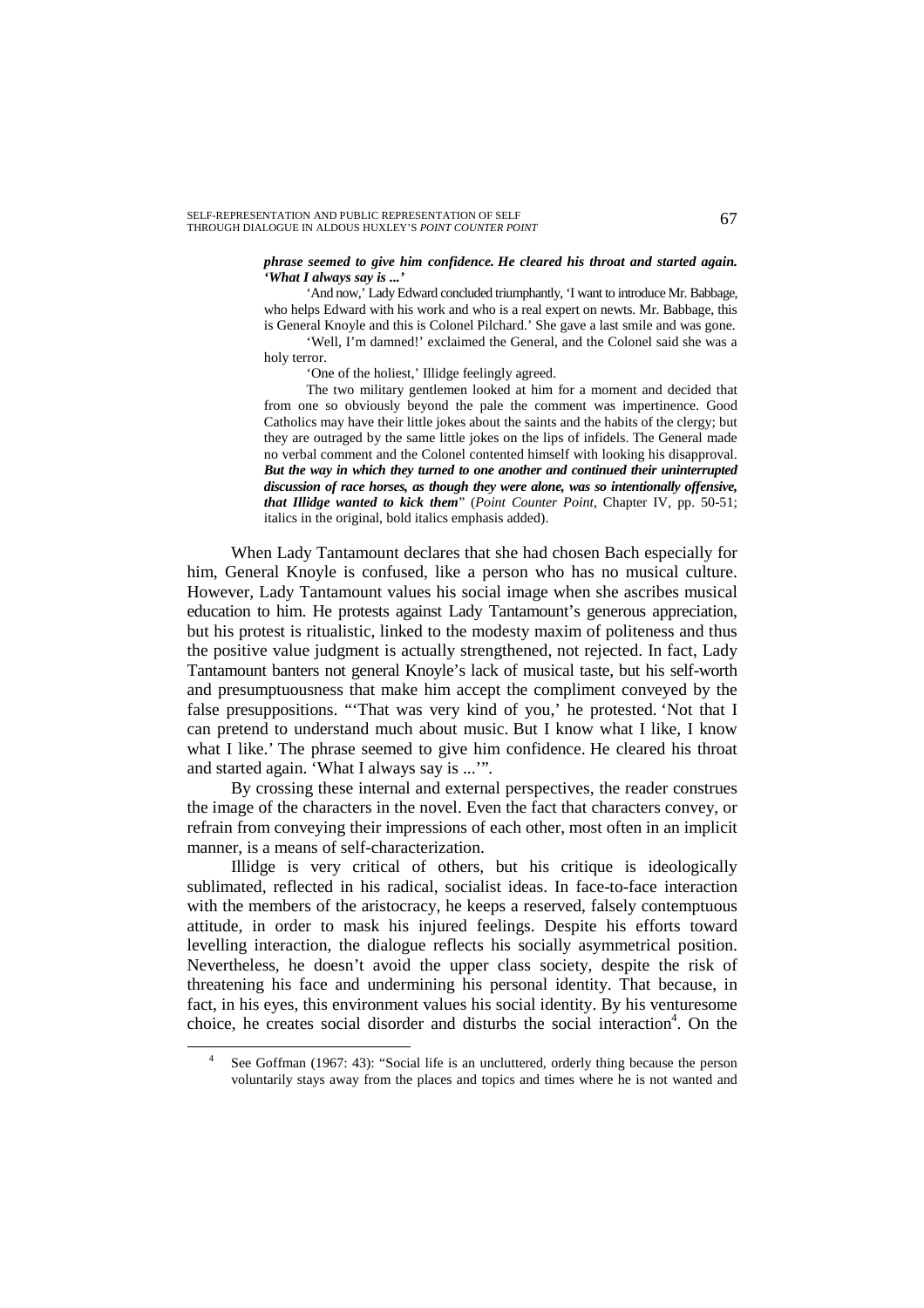other hand, Lord Edward, Lady Tantamount, Walter Bidlake are people who do not care about class division or even banter the traditional social hierarchy indiscriminately. Lady Edward has the same malicious behavior towards all her acquaintances: if she can be malicious with Illidge, she is not quite different with persons from her class. Presenting and engaging Illidge in conversation with Webley and General Knoyle is a way of emphasizing this democratic attitude. Conversely, Webley and general Knoyle do not show the same lack of sensitivity regarding social hierarchy. Webley pays a distant acknowledgment of Illidge's existence, while general Knoyle ostentatiously ignores him.

As Goffman (1967: 15) notes, "The surest way for a person to prevent threats to his face is to avoid contacts in which these threats are likely to occur". For the old painter John Bidlake the criteria for avoiding people are very peculiar (see example 2):

(2) "Looking restlessly round the room, John Bidlake had suddenly caught sight of Mary Betterton. Yes, Mary Betterton – that monster! He put his hand under his chair, he touched wood. Whenever John Bidlake saw something unpleasant, he always felt safer if he could touch wood. He didn't believe in God, of course; he liked to tell disobliging stories about the clergy. But wood, wood – there was something about wood ... And to think that he had been in love with her, wildly, twenty, twenty-two, he dared not think how many years ago. How fat, how old and hideous! His hand crept down again to the chair leg. He averted his eyes and tried to think of something that wasn't Mary Betterton. But the memories of the time when Mary had been young imposed themselves upon him. He still used to ride then. The image of himself on a black horse, of Mary on a bay, rose up before him. They had often gone riding in those days. It was the time he was painting the third and best of his groups of 'Bathers'. What a picture, by God! Mary was already a little too plump for some tastes, even then. Not for his; he had never objected to plumpness. These women nowadays, wanting to look like drainpipes... He looked at her again for a moment and shuddered. He hated her for being so repulsive, for having once been so charming. And he was the best part of twenty years her senior" (*Point Counter Point*, Chapter II, pp. 30-31). [...]

"'Of course [the picture] it's good,' said Lucy, and wondered why the old man's painting had fallen off so much of late. This last exhibition – it was deplorable. He himself, after all, had remained so young, comparatively speaking. Though of course, she reflected, as she looked at him, he had certainly aged a good deal during the last few months.

'Of course,' he repeated. 'That's the right spirit.'

'Though I must confess,' Lucy added, to change the subject, 'I always find your bathers rather an insult.'

'An insult?'

 $\overline{a}$ 

'Speaking as a woman, I mean. Do you really find us so profoundly silly as you paint us?'

'Yes, do you?' another voice enquired. 'Do you *really?*' It was an intense, emphatic voice, and the words came out in gushes, explosively, as though they were being forced through a narrow aperture under emotional pressure.

where he might be disparaged for going. He cooperates to save his face, finding that there is much to be gained from venturing nothing".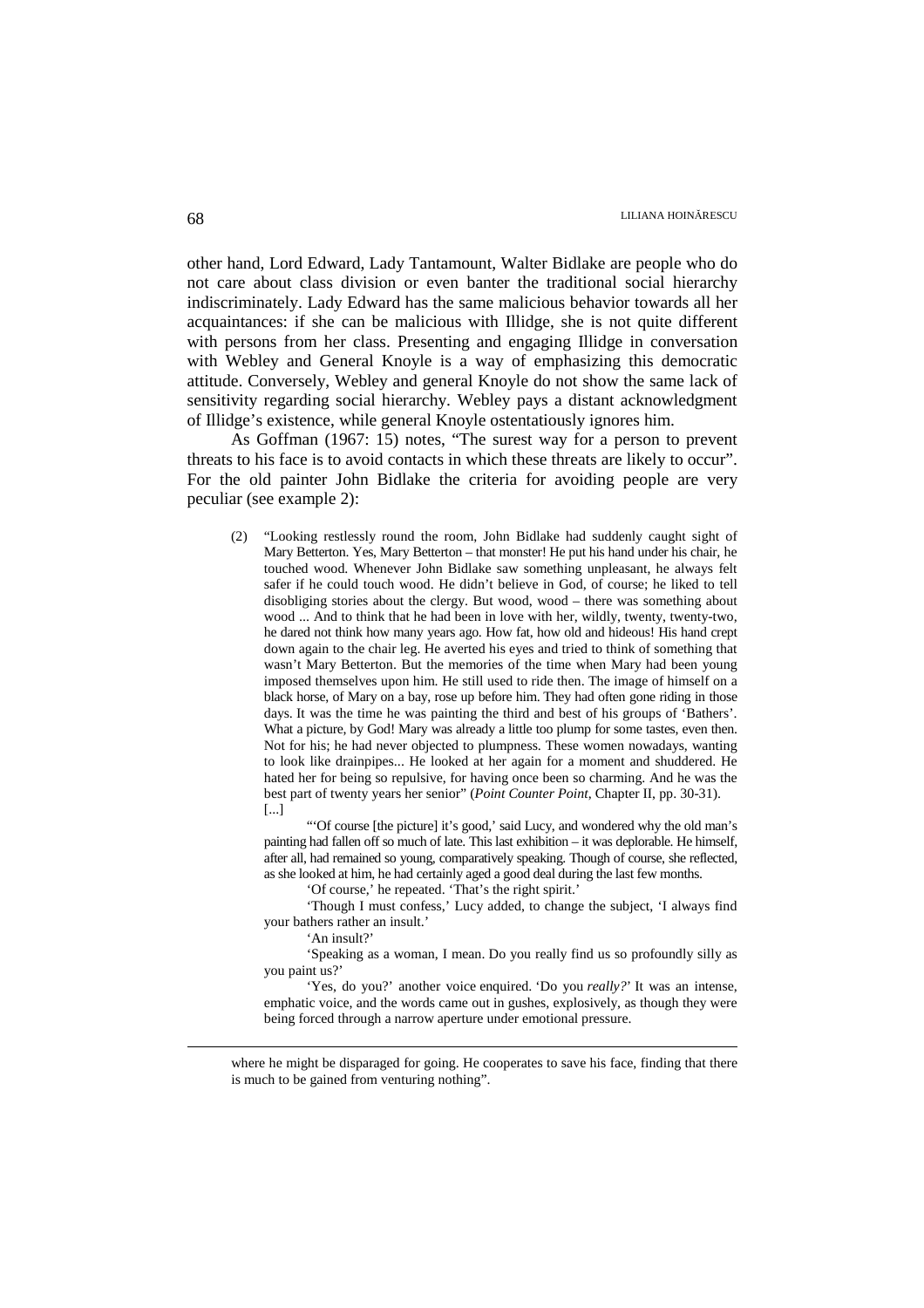Lucy and John Bidlake turned and saw Mrs. Betterton, massive in dove grey, with arms, old Bidlake reflected, like thighs and hair that was, in relation to the fleshy cheeks and chins, ridiculously short, curly, and auburn. Her nose, which had tilted up so charmingly in the days when he had ridden the black horse and she the bay, was now preposterous, an absurd irrelevance in the middle-aged face. Real Bidlake had ridden with her, just before he painted these bathers. She had talked about art with a naïve, schoolgirlish earnestness which he had found laughable and charming. He had cured her, he remembered, of a passion for Burne-Jones, but never, alas, of her prejudice in favour of virtue. It was with all the old earnestness and a certain significant sentimentality as of one who remembers old times and would like to exchange reminiscences as well as general ideas, that she now addressed him. Bidlake had to pretend that he was pleased to see her after all these years. It was extraordinary, he reflected as he took her hand, how completely he had succeeded in avoiding her; he could not remember having spoken to her more than three or four times in all the quarter of a century which had turned Mary Betterton into a *momento mori.*

*Dear Mrs. Betterton!' he exclaimed. 'This is delightful.' But he disguised his repugnance very badly. And when she addressed him by his Christian name – 'Now, John,' she said, 'you must give us an answer to our question,' and she laid her hand on Lucy's arm, so as to associate her in the demand – old Bidlake was positively indignant. Familiarity from a memento mori – it was intolerable.* He'd give her a lesson. The question, it happened, was well chosen for his purposes; it fairly invited the retort discourteous. Mary Betterton had intellectual pretensions, was tremendously keen on the soul. Remembering this, old Bidlake asserted that he had never known a woman who had anything worth having beyond a pair of legs and a figure. Some of them, he added, significantly, lacked even those indispensables. True, many of them had interesting faces; but that meant nothing. Bloodhounds, he pointed out, have the air of learned judges, oxen when they chew the cud seem to meditate the problems of metaphysics, the mantis looks as though it were praying; but these appearances are entirely deceptive. It was the same with women. He had preferred to paint his bathers unmasked as well as naked, to give them faces that were merely extensions of their charming bodies and not deceptive symbols of a non-existent spirituality. *It seemed to him more realistic, truer to the fundamental facts. He felt his good humor returning as he talked, and, as it came back, his dislike for Mary Betterton seemed to wane. When one is in high spirits, memento mori's cease to remind.*

'John, you're incorrigible,' said Mrs. Betterton, indulgently. She turned to Lucy, smiling. 'But he doesn't mean a word he says.'

'I should have thought, on the contrary, that he meant it all,' objected Lucy. 'I've noticed that men who like women very much are the ones who express the greatest contempt for them.'

Old Bidlake laughed.

'Because they're the ones who know women most intimately.'

'Or perhaps because they resent our power over them.'

'But I assure you,' Mrs. Betterton insisted, 'he doesn't mean it. I knew him before you were born, my dear.

The gaiety went out of John Bidlake's face. The *momento mori* grinned for him again behind Mary Betterton's flabby mask" (*Point Counter Point*, Chapter IV, pp. 54-55; italics in the original, bold italics emphasis added)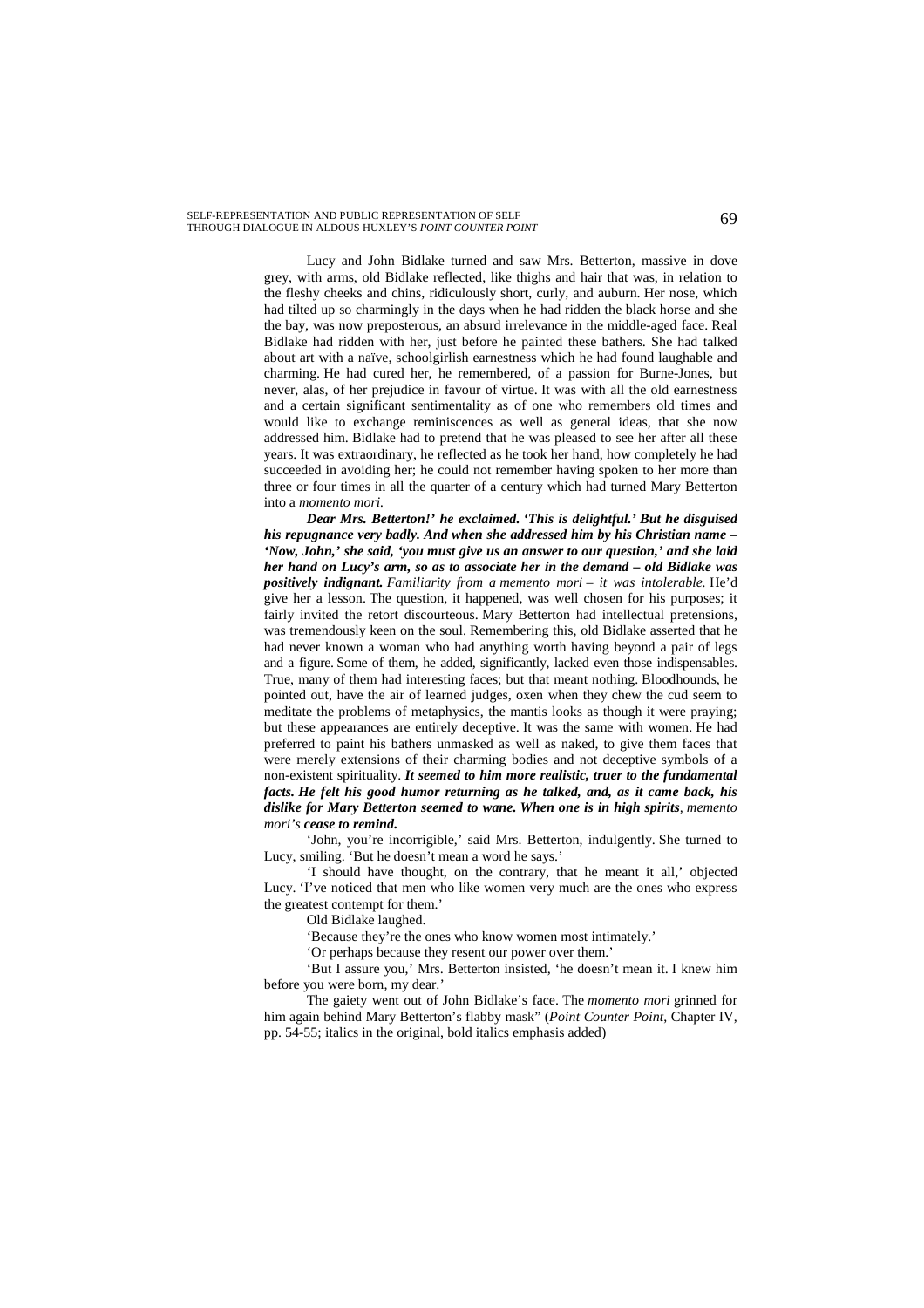Feeling old and sick, John Bidlake has a superstition about age and thus avoids people who evoke him this condition. That is why his encounter with a younger yet prematurely aged female friend is very unpleasant and frustrating. Mary Betterton, who used to be beautiful in her youth, had put on weight, and her appearance had completely changed. In her degraded look, John Bidlake sees reflected the image of his own physical and creative collapse. Not only does he avoid her, but he also feels almost offended by her familiarity. Mary's friendly complicity and positive politeness are perceived on the contrary almost as forms of negative impoliteness: "'Familiarity from a *memento mori –* it was intolerable'".

John Bidlake dislikes Mary's familiarity and wants to teach her a lesson in order to discourage her from talking to him in the future. He directly opposes Mary Betterton's feminist ideas a very traditionalist and anti-modern vision regarding the intellectual vocation of women. His opinion is frankly and even bluntly expressed, so that the ideational disagreement may reflect his actual disagreement in attitude<sup>5</sup>, which is related to his intimate repugnance. Mrs. Betterton indulgently takes his reply as a joke, as a simple interactional play, while Lucy Tantamount, a more insightful young lady, understands its conversational meaning very accurately. The exchange once again reveals the mobility and the relative character of politeness strategies. Direct disagreement, used as a strategy of impoliteness, is interpreted through the high society filter standards as a simple strategy of politeness, (a joke) meant to strengthen the relations among the members of the group.

In this example too, one can perceive the refinement of Huxley's psychosocial observations. Actually, people interpret politeness strategies in a subjective, often irrational way. The pleasure or the displeasure that one can feel with regard to the others does not always come from the attitude of others towards s/he, but from a diffused range of impressions and affective reactions that the common past redesigns within the interlocutor's mind. Moreover, one can deliberately ignore the face threatening force of some verbal acts provided that s/he puts in accordance his/her sympathy, social standards and ritualistic verbal behaviors.

# **4. Final Remarks**

 $\overline{a}$ 

The (verbal) interaction between various characters in this novel, published in 1928, not only describes the upper class society and intelligentsia of  $1920<sup>th</sup>$  in a very accurate way, but also allows us to grasp the individuals'

<sup>5</sup> See Stevenson (1963), for the distinction between "disagreement in beliefs" and "disagreement in attitude". "The term attitude designates any psychological disposition of being *for* or *against* something. Hence love and hate are relatively specific kinds of attitudes, as are approval and disapproval, and so on" (Stevenson 1963: 1-2).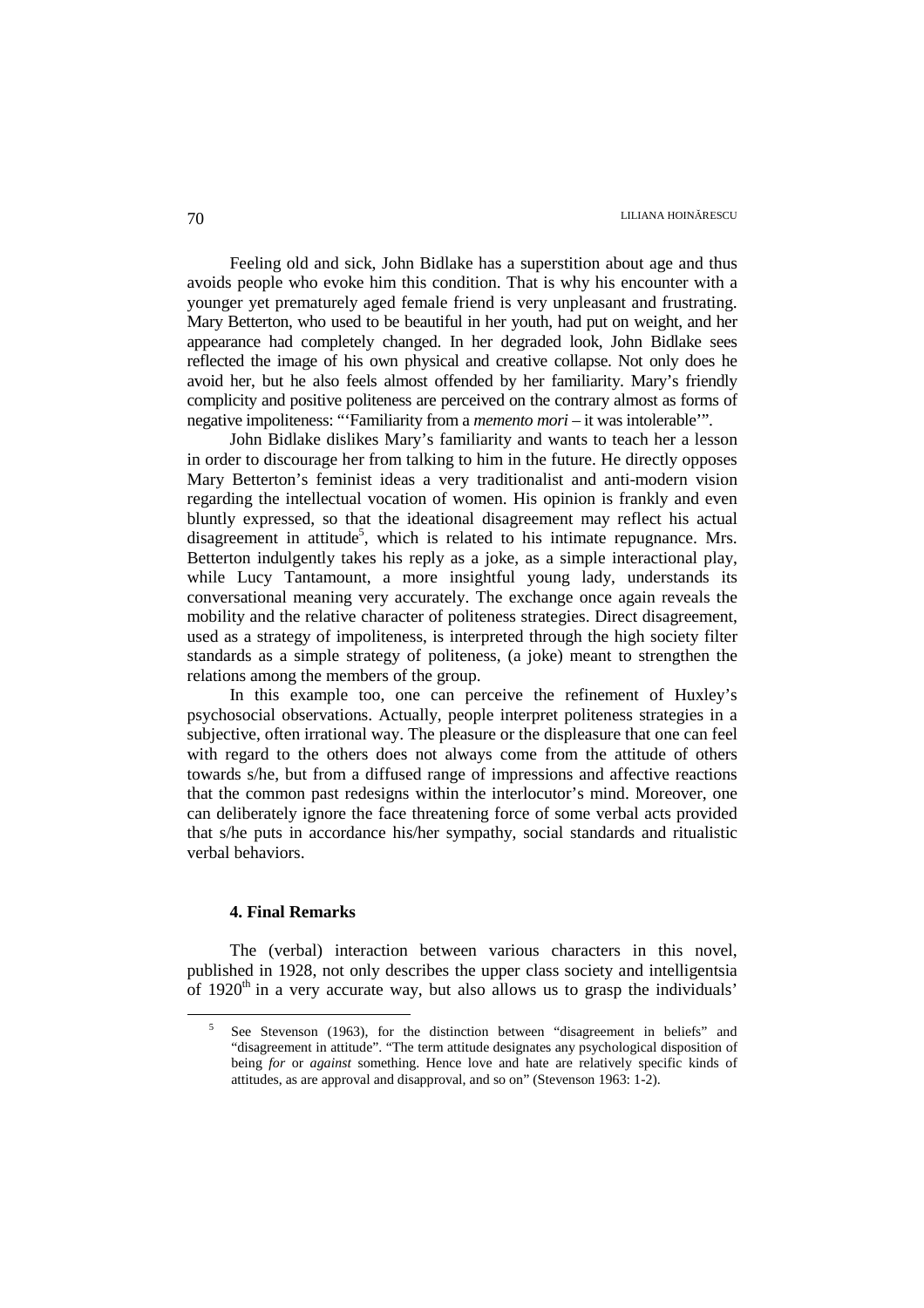reactions on the public stage, long before the theorizing of the concepts of social ritual interaction. It also enables us to reflect upon the complexity of the face-to-face interactional behaviour and to extrapolate these observations to our communicative experience. Focusing on verbal exchanges, reflecting and commenting on them from multiple perspectives, associating ideas with individuals who generate and dispute them, Huxley seeks and ultimately succeeds to depict the social and ideological footprint of the  $1920<sup>th</sup>$  more objectively and more realistically:

"When asked by Henry S. Canby in 1929 why he did not write a treatise instead of a novel to express his ideas, Huxley responded that « the novel form is preferable to the treatise because the fictionally embodied idea is different from, and much more alive than, the 'same' idea in the abstract. My book contains both abstract and (more or less effectively) embodied ideas. It would have been less effective if the embodied ones had been omitted » (9 May 29; *Letters* 312)" (Marovitz n.d.: 7).

In fact, Huxley's method expresses the way in which the literary fiction can convey philosophical knowledge, while also providing valuable insights into the study of social interaction in a certain historical and cultural context. Consequently, his polyphonic novel of ideas continues to stimulate reflection on the genuine cognitive value of fictional literature as well as on the variable boundary between factual and fictional narrative in describing reality.

### **SOURCES**

Aldous Huxley, *Point Counter Point*. New York, The Modern Library. Copyright, 1928, by Doubleday Doran & Company. https://archive.org/details/in.ernet.dli.2015.123824

## **REFERENCES**

- Adamson, J., R. Freadman, D. Parker (eds.), 1998, *Renegotiating Ethics in Literature, Philosophy, and Theory*, Cambridge, Cambridge University Press.
- Allen, J. Sl., 1979, "Self-Consciousness and the Modernist Temper", in *The Georgia Review*  33(3), pp. 601-620.
- Baker, R. S., 1982, *The Dark Historic Page: Social Satire and Historicism in the Novels of Aldous Huxley*, Madison, University of Wisconsin Press.
- Bakhtin, M., 1984. *Problems of Dostoevsky's Poetics*, edited and translated by Caryl Emerson, *Introduction* by Wayne C. Booth, Theory and History of Literature, Vol. 8. Minneapolis, London, University of Minnesota Press.
- Bloom, H. (ed.), 2010, *Aldous Huxley*, Series: Bloom's Modern Critical Views. New Edition, New York, Infobase Publishing.

Bode, Ch., 1990, "Aldous Huxley (1894-1963)", in B.-P. Lange (ed.) 1990: 343-373.